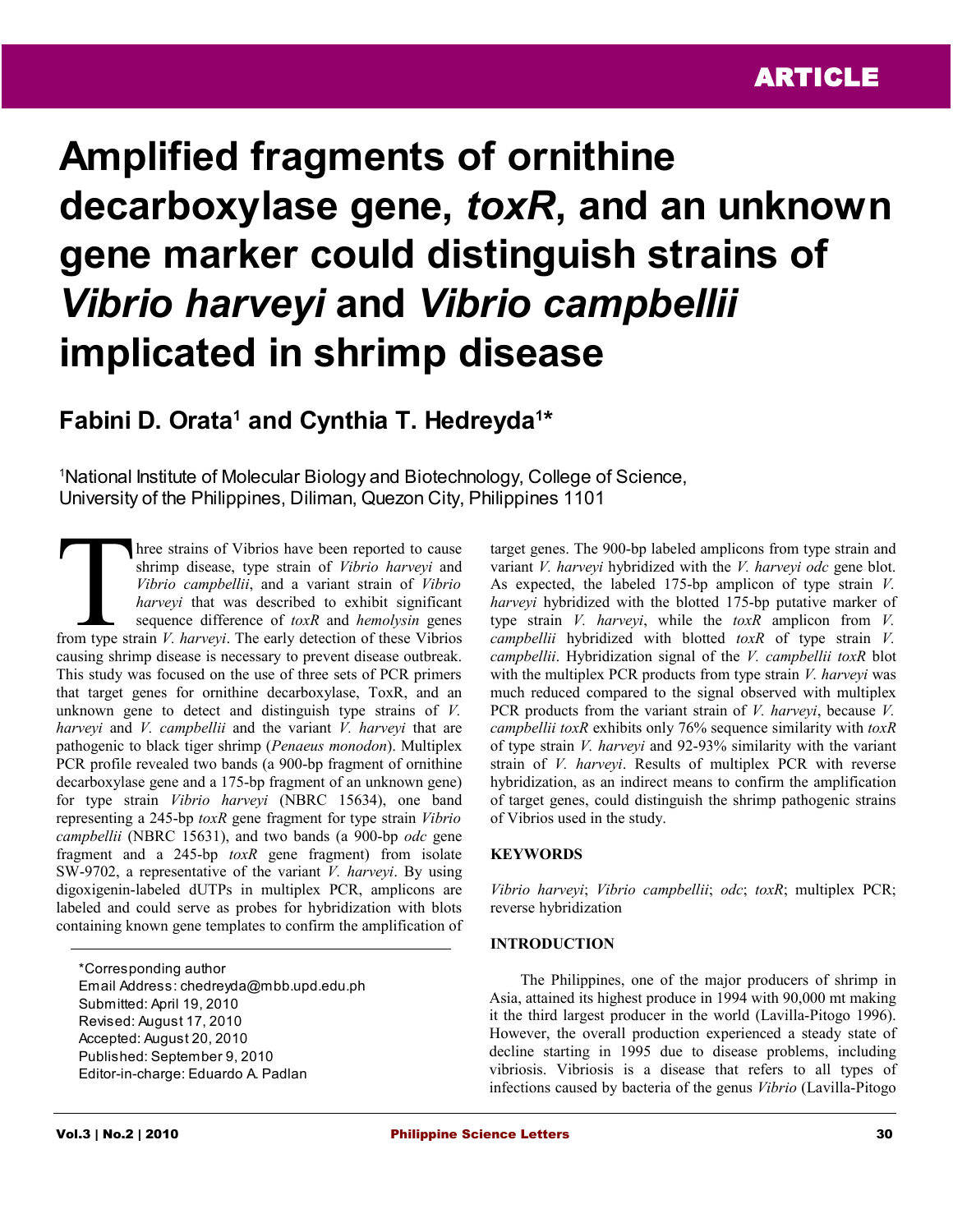| <b>Table 1.</b> Primers used in this study. |
|---------------------------------------------|
|---------------------------------------------|

| Primer                  | Annealing<br>Temp. $(^{\circ}C)$ | Target<br>Gene     | Size<br>(bp) | <b>Target Sample</b>                  | Source of<br>Primers          |
|-------------------------|----------------------------------|--------------------|--------------|---------------------------------------|-------------------------------|
| Spef-F11<br>Spef-R      | 59                               | odc                | 900          | Type strain and<br>variant V. harveyi | Hedreyda and<br>Rañoa 2007    |
| $Vh200-FI$<br>$Vh200-R$ | 59                               | Putative<br>marker | 175          | V. harveyi                            | Conejero and<br>Hedreyda 2003 |
| VcatoxR-F1<br>VcatoxR-R | 65                               | $f_0xR$            | 245          | V. campbellii                         | Castroverde et al.<br>2006    |

and de la Peña 1998). It is necessary to detect the presence of all pathogenic species present in shrimp at an early stage to prevent outbreaks of the disease.

Two *Vibrio* species, *V. harveyi* and *V. campbellii*, are commonly isolated from infected shrimps and have been reported to be pathogenic to shrimp (de la Peña *et al.* 2001). Ten Philippine *Vibrio* isolates that were pathogenic to shrimp are phenotypically similar to *V. harveyi* and *V. campbellii* based on conventional identification tests. These isolates represent a variant strain of *V.harveyi* that possess ornithine decarboxylase and luciferase genes with 96-98% and 96-97% sequence similarity to type strain *V. harveyi*, respectively (Rañoa 2006; Hedreyda and Rañoa 2007). These isolates are considered variants because they were observed to possess *toxR* and hemolysin genes that exhibit higher sequence similarity (92-93% and 92-97%, respectively) with type strain *V. campbellii* than with type strain *V. harveyi* (74-75% and 82-85%, respectively; Rañoa and Hedreyda 2005; Rañoa 2006). A detection protocol should be able to detect the presence of all three strains implicated in shrimp disease.

Previous studies have reported and developed protocols for the detection of these pathogens targeting *toxR* and hemolysin genes (Conejero and Hedredya 2003; Conejero and Hedredya 2004; Rañoa and Hedreyda 2005; Castroverde et al. 2006). The *toxR* gene that codes for a transcription regulatory protein ToxR is implicated in regulating the expression of virulence factors in Vibrios including hemolysin production (Lee et al*.* 2000; Lin et al. 1993; Osorio and Klose 2000). In this study, detection of *toxR* is also used and the study reports for the first time the detection of the ornithine decarboxylase gene (*odc*) that has been isolated and sequenced from *V. harveyi* but which has not been detected in *V. campbellii* (Hedreyda and Rañoa 2007). The ornithine decarboxylase assay (that is positive for type strain *V. harveyi* and negative for type strain *V. campbellii*) has been used as the only conventional test to differentiate the two species (Bryant et al*.* 1986; de la Peña et al*.* 2001). Detection of the *odc* gene could be considered an alternative molecular approach. Another primer set targets the detection of a type strain *V. harveyi*-specific gene fragment (Conejero and Hedreyda 2003) that is not homologous to any known gene.

In this study, amplification of the type strain *V. harveyi* ornithine decarboxylase gene was used to detect the presence of type strain and variant *V. harveyi*. A 175-bp type strain *V. harveyi* -specific gene marker (Conejero and Hedreyda 2003), that could not be amplified in *V. campbellii* nor in the variant strain of *V. harveyi*, was also included to distinguish type strain *V. harveyi* from the other two. The third primer set targets a *V. campbellii-*specific variable region of *toxR* (Castroverde et al*.* 2006) that was reported in an earlier study. Moreover, the study involves the use of reverse hybridization as an alternative to DNA sequence analysis to confirm that the amplicons are indeed the target genes when detecting the pathogens in several samples.

# **MATERIALS AND METHODS**

### **Bacterial strains used**

Type strains *Vibrio harveyi* (NBRC 15634) and *Vibrio campbellii* (NBRC 15631) used in this study were kindly provided by the National Institute of Technology and Evaluation (NITE) – Biological Resource Center (NBRC), Japan. One of 10 Philippine *Vibrio* isolates designated as strain SW-9702 (de la Peña et al*.* 2001) is a representative variant that was kindly provided by Dr. de la Peña from Southeast Asian Fisheries Development Center (SEAFDEC), Tigbauan, Iloilo in the Philippines. The *Vibrio* samples were routinely grown in nutrient broth with 1.5% NaCl, incubated overnight at 28°C at 222 rpm, and in nutrient agar media with 1.5% NaCl, incubated at room temperature.

#### **DNA extraction and visualization**

Genomic DNA from all Vibrios used was extracted using the commercially available Wizard® Genomic DNA Purification Kit following the manufacturer's protocol (Promega Corporation, USA, 2005).

#### **Selection of primers for detection**

Primer pairs that could produce distinguishable amplicon profiles for type strain *V. harveyi* and *V. campbellii* and the variant *V. harveyi* strain were selected from several primer pairs designed in previous studies from the Molecular Microbiology Laboratory in the National Institute of Molecular Biology and Biotechnology, University of the Philippines, Diliman, Quezon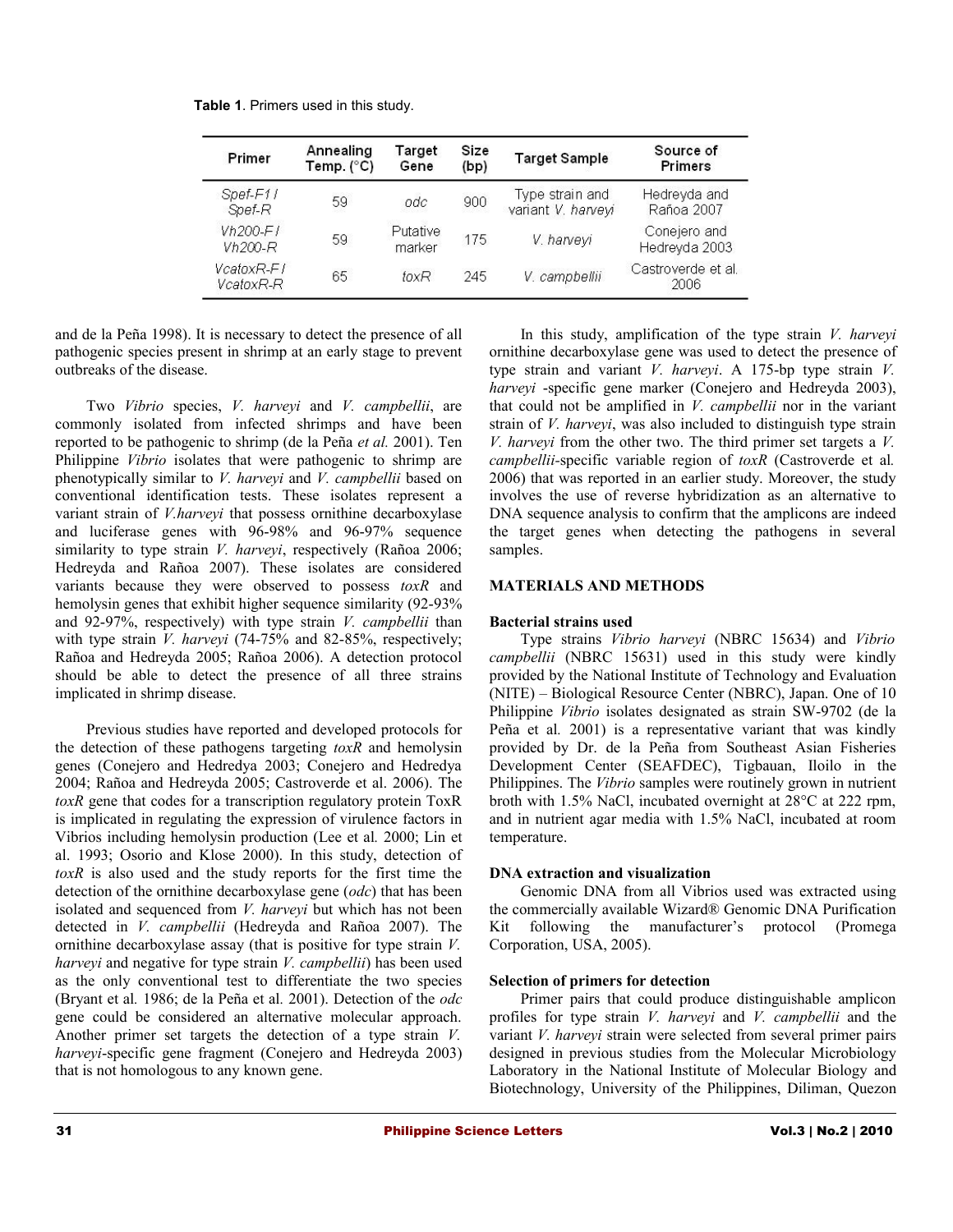

**Figure 1.** An illustration of how the hybridization membrane was prepared with 10<sup>-1</sup>, 10<sup>2</sup>, and 10<sup>-3</sup> dilutions of known *Vibrio* gene markers.

City, Philippines (Table 1).

#### **Single PCR amplification of the selected gene markers**

Preliminary single PCR reactions were performed using each set of primers to verify the conditions for PCR and to confirm the generation of expected size amplicons from three Vibrios used in the study. PCR reactions (20 µl) containing 1.0 µl of the DNA extract from each of three *Vibrio* isolates used, 1x PCR buffer with  $MgCl<sub>2</sub>$ , 0.2 mmol l<sup>-1</sup> nucleotides, 0.5 mmol l<sup>-1</sup> of each primer set, and  $0.025 \text{ U } \mu l^{\text{-}1}$  of GoTaq® DNA polymerase (New England Biolabs, USA) were used.

PCR with primer set *Spef-F1* / *Spef-R* used the following conditions: 30 cycles of denaturation at 94°C for 40 s, annealing at 59°C for 40 s, and extension at 72°C for 60 s. PCR with the *VcatoxR-F* / *VcatoxR-R* primer pair used 30 cycles of denaturation at 94°C for 25 s, annealing at 65°C, for 25 s, and extension at 72°C for 25 s. PCR with primer pairs *Vh200-F* / *Vh200-R* used 30 cycles of denaturation at 94°C for 25 s, annealing at 59°C, for 25 s, and extension at 72°C for 25 s. All initial denaturation and final extension conditions were set at 94°C for 5 min and 72°C for 7 min, respectively.

# **Multiplex PCR amplification of the selected gene markers**

Multiplex PCR was performed using all sets of primers in a reaction mixture (20 µl) containing 1.0 µl of DNA extract (extracted from type strain *V. harveyi*, type strain *V. campbellii*, or the variant *V. harveyi* using Wizard® Genomic DNA Purification Kit), 1x PCR buffer with 1.0 mmol  $1<sup>-1</sup>$  MgCl<sub>2</sub>, 0.3 mmol  $1<sup>-1</sup>$  nucleotides [with a ratio of 1:6 digoxigenin-labeled dNTPs (Roche Applied Science) to unlabeled dNTPs], 0.5 mmol  $l<sup>-1</sup>$  of each primer set, and 0.03 U  $\mu l<sup>-1</sup>$  of GoTaq® DNA polymerase (New England Biolabs, USA). The following PCR conditions were used: initial denaturation at 94°C for 5 min, 30 cycles of denaturation, annealing, and extension at 94°C for 40 s, 59°C for 40 s, and 72°C for 60 s, respectively, and a final

extension of 72°C for 10 min.

# **Reverse hybridization**

Amplified fragments of the *V. harveyi odc* gene (900 bp), *Vibrio campbellii toxR* gene (245 bp), and a putative *V. harveyi* marker (175 bp) were sequenced prior to use as template in hybridization (ABI 3730XLs DNA sequencer from Applied Biosystems, Macrogen, Korea). DNA amplicons from each single PCR reaction mixture was diluted to  $10^{-1}$ ,  $10^{-2}$ , and  $10^{-3}$ and blotted in Hybond<sup>TM</sup>-N+ membrane (Amersham Biosciences, United Kingdom) using the Hoefer PR 648 Slot Blot Manifold (Amersham Pharmacia Biotech, United Kingdom; Figure 1). The membranes were soaked for 10 min in a solution of 0.5 mol  $1<sup>-1</sup>$  NaOH, 1.5 mol  $1<sup>-1</sup>$  NaCl followed by a solution with 1.0 mol  $1<sup>-1</sup>$  Tris, 1.5 mol  $1<sup>-1</sup>$  NaCl. Blots were air dried, subjected to UV-crosslinking using the Bio-Rad GS Gene LinkerTM UV Chamber (Program C4, 90 seconds; Bio-Rad Laboratories, USA) and used as template with known gene fragments for hybridization. Whereas the templates in conventional DNA hybridization are usually unknown gene fragments and the probe is a known gene fragment, reverse hybridization in this study made use of membrane blotted templates with known genes.

Blots were processed for hybridization by soaking in hybridization solution (5x SSC, 1% blocking reagent, 0.1% Nalauryl sarcosyl Na salt, 0.02% SDS) at 68°C, 50 rpm, for 1 h, and hybridization was performed by placing the blots in a mixture containing digoxigenin-labeled multiplex PCR products  $(10 \mu l)$  and 990  $\mu l$  hybridization solution followed by incubation at  $70^{\circ}$ C, 50 rpm, for 2 h. The blots were processed for detection using an enzyme-linked immunoassay with anti-digoxigeninalkaline phosphatase Fab fragments and an NBT/BCIP (nitroblue tetrazolium chloride / 5-bromo-4-chloro-3'-indolyphosphate p-toluidine salt) substrate following the manufacturer's protocol (Roche Diagnostics GmbH, Germany).

# **RESULTS**

# **Single PCR profile using selected primers**

The three primer pairs (Table 1) used in this study could generate different PCR profiles for type strain *V. harveyi*, type strain *V. campbellii*, and the variant *V. harveyi* (Figure 2). PCR using *Spef-F1* / *Spef-R* primer pair and DNA template from type strain *V. harveyi* (NBRC 15634) and variant *V. harveyi* (SW-9702) generated a 900-bp fragment of the ornithine decarboxylase gene (Figure 2A). PCR using primer pair *Vh200- F* / *Vh200-R* produced the 175-bp fragment of an unknown gene only when using DNA template from type strain *V. harveyi* (Figure 2B). Only the PCR using primer pair *VcatoxR-F* / *VcatoxR-R* and DNA template from type strain *V. campbellii* generated the expected 245-bp *toxR* fragment (Figure 2C) in the agarose gel when using optimized annealing temperature of 65°C. There was no amplification product in PCR using no template negative control (Lane 4 of Figures 2A, 2B, and 2C), verifying that no false positives were obtained.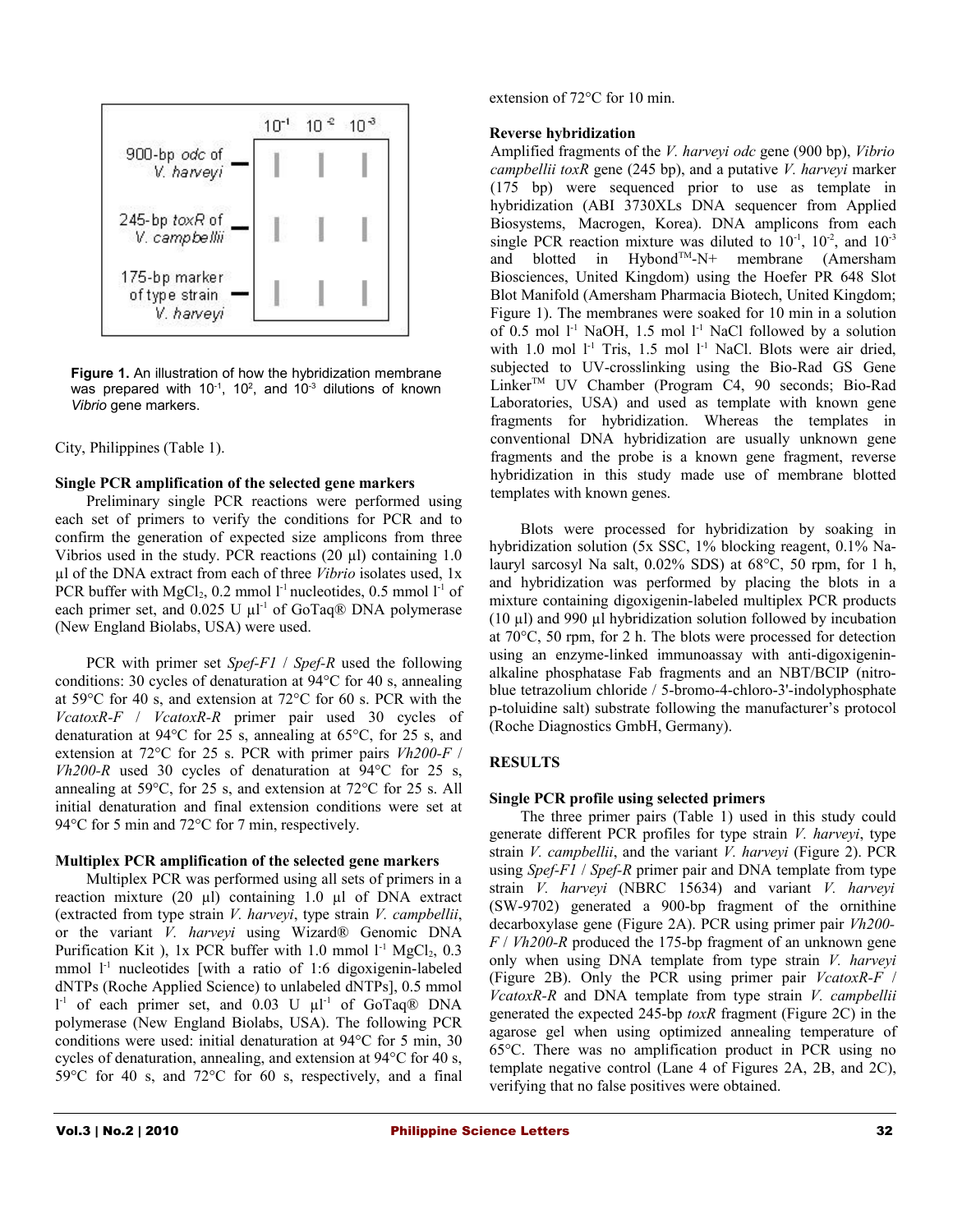

**Figure 2.** Amplified products of PCR using the selected primers and DNA template from three Vibrios used in this study: A, B, and C, PCR using primer pairs *Spef-F1* / *Spef-R*, *Vh200-F* / *Vh200-R* and *VcatoxR-F* / *VcatoxR-R*, respectively; Lanes 1, 2, 3, and 4, products of PCR using DNA template from type strain *V. harveyi*, type strain *V. campbellii*, variant *V. harveyi*, and no template negative control, respectively; M is the 100-bp ladder (Roche Diagnostics GmbH, Germany).

#### **Multiplex PCR and reverse hybridization profiles**

Distinct multiplex PCR profiles that could distinguish the three *Vibrio* isolates used in the study were observed in agarose gels (Figure 3). Multiplex PCR using three sets of primers and DNA template from type strain *V. harveyi* produced three bands of about 900-bp, 245-bp, and 175-bp, representing the expected size amplicons of *odc*, *toxR* and the putative gene marker, respectively (Figure 3A, lane 1). A single 245-bp fragment was obtained in multiplex PCR using type strain *V. campbellii* DNA template (Figure 3A, lane 2) while two bands of about 900-bp and 245-bp were noted in the multiplex PCR profile when using variant *V. harveyi* template (Figure 3A, lane 3). The multiplex PCR amplification profiles of type strain and variant *V. harveyi,* when using the primers for *toxR*, included the 245-bp product because the annealing temperature for the multiplex PCR was lower (59°C) than what was used in single PCR (65°C).

Multiplex PCR was conducted using digoxigenin-labeled dNTPs so that the PCR products could be used as probe in hybridization to confirm if the amplicons are indeed homologous to the blotted known genes, *odc*, *toxR*, and the *V. harveyi* putative gene marker. At 70°C, strong hybridization signals were observed between the dot-blotted 900-bp *odc* and 175-bp putative marker with the multiplex PCR amplicons of type strain *V. harveyi* (Figure 3B, B1). An amplicon from type strain *V. harveyi* hybridized with the 245-bp *V. campbellii toxR* template when the template was not diluted (data not shown). No hybridization signal was observed, however, when the blotted *toxR* DNA template was diluted ten-fold. This is because *toxR* of type strain *V. harveyi* exhibits only 76% sequence similarity with *V. campbellii toxR* (Rañoa and Hedreyda 2005). Strong hybridization signals were observed between the *toxR* template and the multiplex PCR amplicon of type strain *V. campbellii* (Figure 3B, B2) even after ten-fold dilution of hybridization template before blotting. The products of multiplex PCR using

the variant *V. harveyi* template exhibited strong hybridization signals with the blotted type strain *V. harveyi odc*. Strong hybridization signal was also observed between *V. campbellii toxR* with amplicons of the variant *V. harveyi* (Figure 3B, B3), but no signal was observed with the 175-bp putative marker. The multiplex PCR profiles in agarose gel and the reverse hybridization profiles of the three *Vibrio* isolates pathogenic to shrimp could be distinguished from one another. The hybridization of the multiplex PCR amplicons and the DNA blotted in the hybridization membrane could be an indirect indicator if target genes are amplified.

#### **DISCUSSION**

The availability of primers for the specific detection of gene fragments present in type strain *V. harveyi* and type strain *V. campbellii* paved the way to developing the multiplex PCR- and reverse hybridization-based detection of three *Vibrio* species implicated in shrimp disease. The expected sizes of amplicons (175, 245, and 900 base pairs) from PCR using the available primer sets were distinguishable in multiplex PCR (Figure 3A). Multiplex PCR without reverse hybridization could be used in a differential detection of the three Vibrios. The additional reverse hybridization procedure involves an increase in cost but provides indirect evidence that the correct size amplicons are indeed the target genes without the need to perform amplicon DNA sequence analysis, which entails even higher cost. The hybridization signal could estimate the homology of the amplicon with the target genes. Non-specific, non-target amplicons are expected to register low hybridization signal to no signal, depending on the stringency of hybridization used.

Amplification of the 900-bp *odc* fragment was observed from PCR using *V. harveyi* DNA template but not with *V. campbellii* template, consistent with the previous reports that no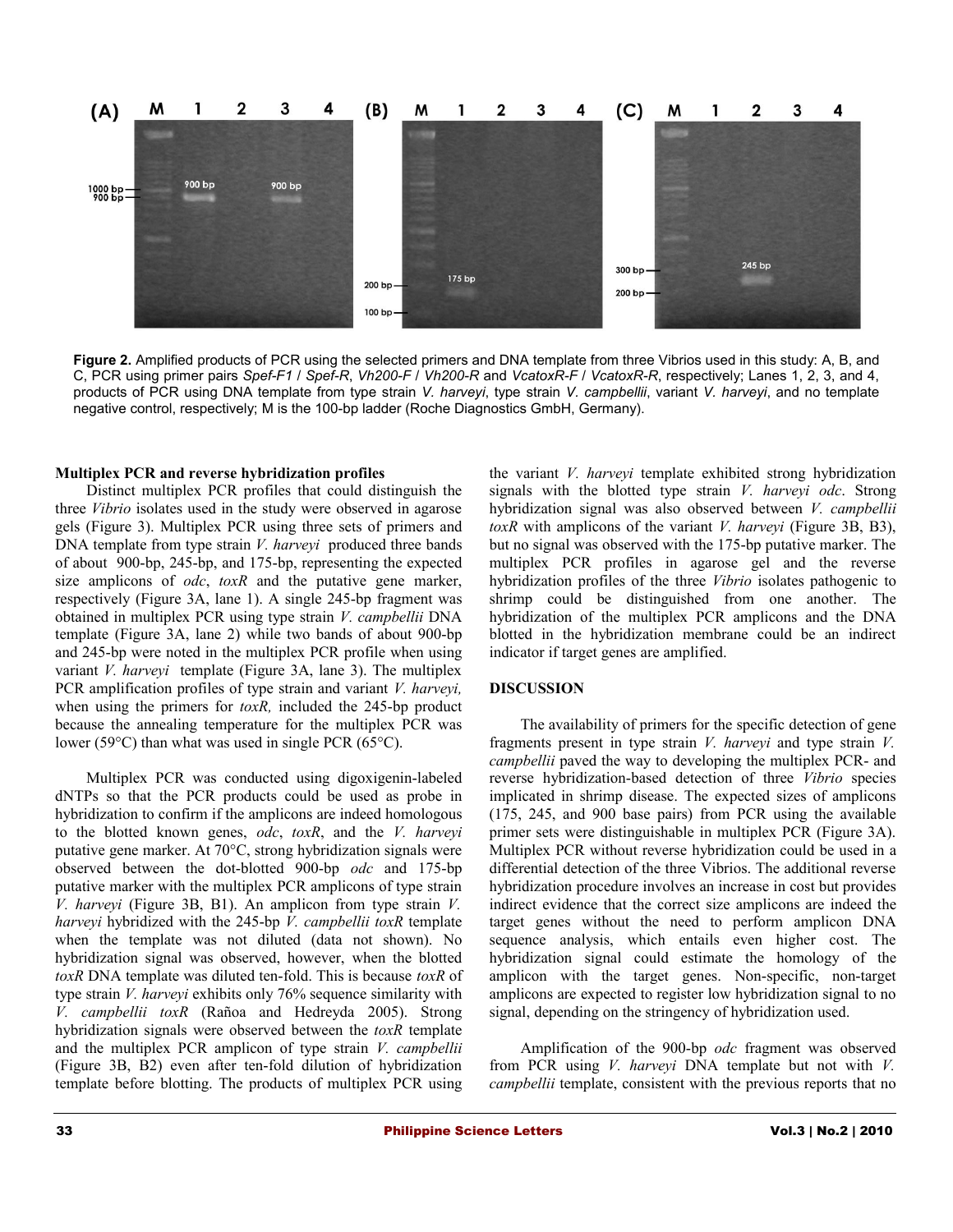

**Figure 3.** Results of multiplex PCR (A) and reverse hybridization (B): (A) lanes 1, 2, and 3 are products of multiplex PCR using DNA template from *V. harveyi*, *V. campbellii*, and the variant *V. harveyi* strain, respectively; M is the 100-bp ladder (New England Biolabs, USA); (B) B1, B2, and B3, hybridization at 70°C of known DNA fragments with amplicons of multiplex PCR using DNA template from type strain *V. harveyi*, type strain *V. campbellii*, and variant strain of *V. harveyi*, respectively; (–) is the no template negative control.

*odc* gene has been amplified from *V. campbellii* (Hedreyda and Rañoa 2007). The *odc* gene-targeted primers were crucial in distinguishing *V. harveyi* and *V. campbellii*. The result is also consistent with the observation that *V. harveyi* tests positive for the ornithine decarboxylase assay whereas *V. campbellii* tests negative (Alsina and Blanch 1994; de la Peña et al*.* 2001). The *odc* gene is present in *V. harveyi* but not in *V. campbellii,* unlike the other genes (*toxR* and gene for hemolysin) used in previous protocols which are present in both, making the detection with *odc* more reliable.

The *toxR*-targeted primers, that were designed based on *toxR* gene from type strain *V. campbellii*, produced amplicons in multiplex PCR using DNA template from any of the three *Vibrio* isolates when using an annealing temperature of 59°C. The *toxR* gene is present in all strains used but the percent similarity of type strain *V. campbellii toxR* with type strain *V. harveyi toxR* is only 76% (Rañoa and Hedreyda 2005), lower than the percent similarity of 92-93% with *toxR* from variant *V. harveyi* (Rañoa and Hedreyda 2005). The band intensity of 245-bp *toxR* amplicons in the agarose gel (Figure 3, lanes 2-3) from type strain *V. campbellii* and the variant *V. harveyi* appeared very similar. When both were allowed to hybridize with the blotted DNA template containing the same concentration of 245-bp *toxR* DNA, stronger signal was observed with type *strain V. campbellii*. This result is consistent with the fact that *toxR* of type strain *V. campbellii* exhibits 100% sequence similarity to the template in the blot and the blotted template only has 92-93%

sequence similarity with the variant *V. harveyi*. *toxR* amplicon.

The putative 175-bp *V. harveyi* gene marker that could only be amplified from type strain *V. harveyi* was reported in an earlier study (Conejero and Hedreyda 2003) Detection of this putative marker is very important in distinguishing type strain *V. harveyi* from the other two Vibrios. The 175-bp fragment is not homologous to any known *V. harveyi* gene but could be a noncoding region that is specific for the type strain *V. harveyi.*

Primers used in this study were designed and tested in earlier studies showing that the *odc* and *toxR* gene amplicons could be obtained (but not the unknown 175-bp marker) in PCR using DNA template from all 10 isolates classified as variant *V. harveyi* (Ranoa and Hedreyda, 2007, Castroverde et al, 2006, and Conejero and Hedreyda, 2003). Thus, only one representative isolate, SW-9702, from the variant *V. harveyi* strain was used in the study.

#### **CONCLUSION**

A PCR- and reverse hybridization-based protocol has been developed that could distinguish type strain *Vibrio harveyi*, type strain *Vibrio campbellii*, and the variant strain of *V. harveyi* from the Philippines that are pathogenic to shrimp. It is expected that the protocol could detect environmental strains exhibiting characteristics of the variant *V. harveyi.* In this protocol, the detection is not only based on the presence of the correct size of